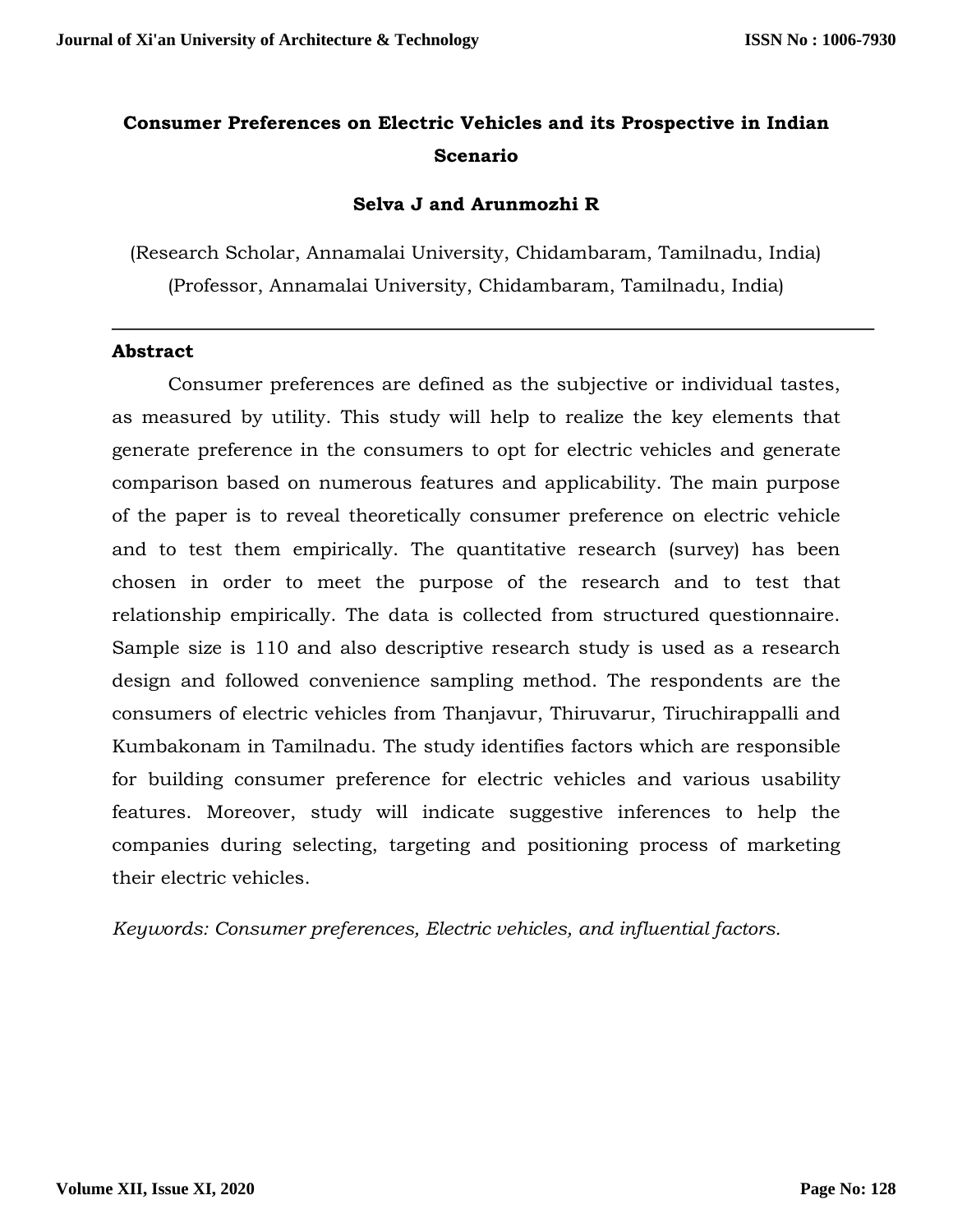## **INTRODUCTION**

An electric vehicle (EV) is one that works on an electric engine, rather than an interior ignition motor that creates power by consuming a blend of fuel and gases. In this way, for example, vehicle is viewed as a potential trade for current-age car, so as to address the issue of rising contamination, an Earthwide temperature boost, draining regular assets, and so forth Despite the fact that the idea of electric vehicles has been around for quite a while, it has attracted a lot of intrigue the previous decade in the midst of a rising carbon impression and other natural effects of fuel-based vehicles.

In India, the principal solid choice to boost electric vehicles was taken in 2010. Most nations over the globe have taken up the promise to decrease the contaminations levels and commitment to the carbon impression because of the utilization of interior burning motor vehicles. These activities are essential for the environmental change promise and the objective is to have 30% electric vehicles by 2030. In India, the Faster Adoption and Manufacturing of Hybrid and Electric vehicles conspire has been dispatched so as to support the automobile producers to assemble a reasonable biological system and change versatility arrangements in India with an accentuation to accelerate the pace of building charging framework. China remains the world's biggest electric vehicles market, trailed by Europe also, the United States. While vehicle development in India is quick; responsibility for vehicles has expanded ongoing days.

Like that in recent years, consumer preference has gained significance in business research due to its ability to predict buyers' intentions during transaction and the importance of managing customer relationships. Literature review documents, there is a paucity of customer preference studies on mobility sector, such as electric vehicles. It is essential for business to shed light on the consumption behavior of its consumers in order to better serve this market. Therefore, the aim of this research is to discover consumer's preference components as they associate with electric vehicles. Many governments have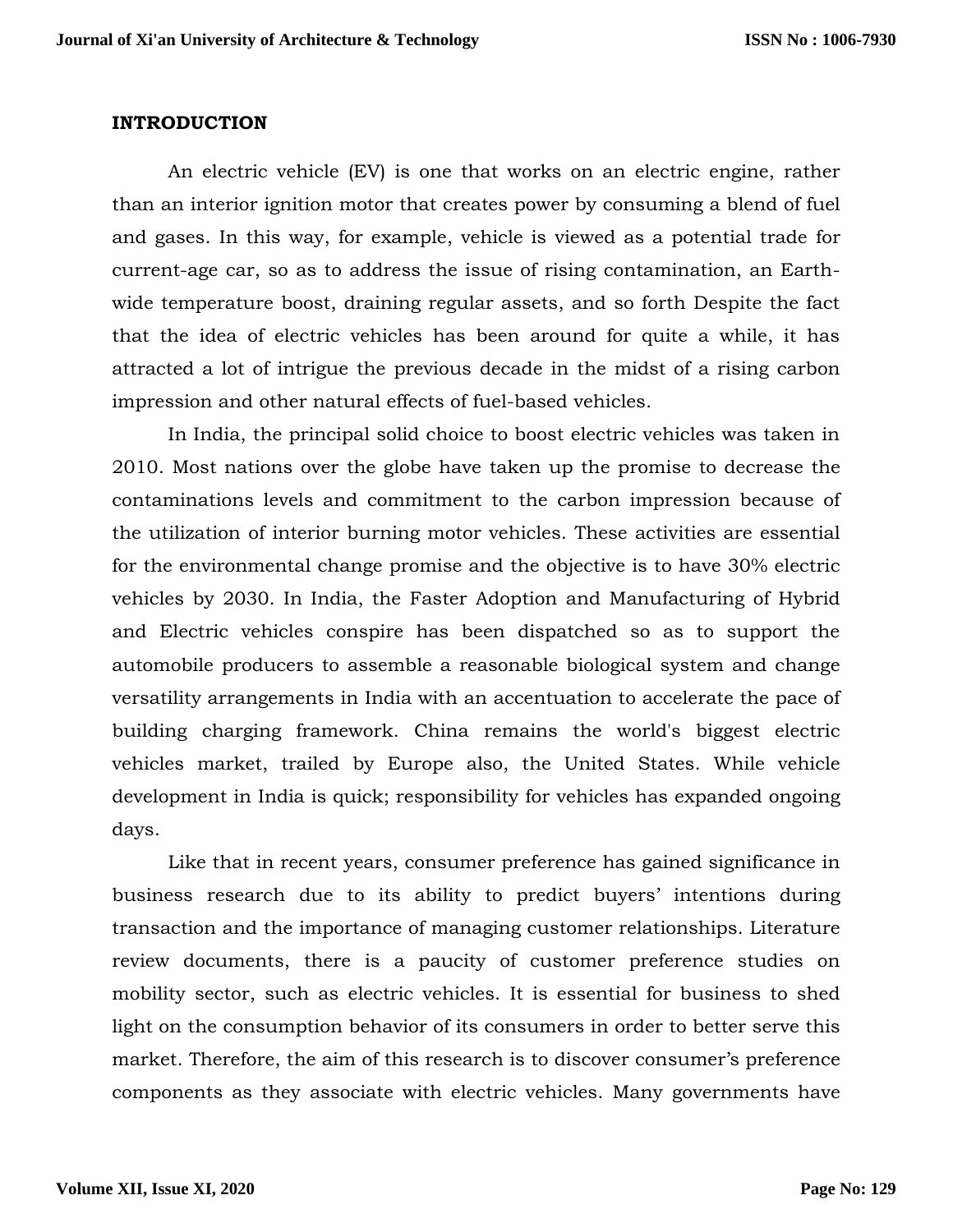initiated and implemented policies to stimulate and encourage electric vehicle production and adoption (Sierzchula, Bakker, Maat, & Van Wee, 2014). The expectation is that better knowledge of consumer preferences for electric vehicles can make these policies more effective and efficient. Many empirical studies on consumer preferences for electric vehicles have been published over the last decades, and a comprehensive literature review would be helpful to synthesize the findings and facilitate a more well-rounded understanding of this study.

# **IMPORTANCE OF THE STUDY**

Consumer preference for electric vehicle is one of the vital reasons for a company to achieve the organizations goal. Therefore, it is substantial to seek out the underlying factors that influence customer preference, which thus contributes to the organization indirectly the nation economy. Besides that, it is essential to examine the influence of independent variables as the chosen factors are less towards the field of electric vehicles the preference based on the customer, it is rare perspective compare to researches conducted based on electric vehicles factors namely driving range, environmental friendliness, performance, policy attributes, social influences and warranty

## **SCOPE OF THE STUDY**

Conducting an effective customer preference analysis can lead a company to creating an accurate value proposition. A value proposition is a promise of value to be delivered and a belief from the customer that value will be experienced. A value proposition can apply to an entire organization, or parts, or customer accounts, or products or services. Developing a value proposition is based on a review and analysis of the benefits, costs and value that an organization can deliver to its customers, prospective customers.

## **REVIEW OF LITERATURE**

**Driving range** is considered to be one of the biggest barriers to the widespread adoption of electric vehicles. The most common operationalisation is driving range with a full battery. An exception is Bockarjova et al. (2014), which included both range under normal and unfavourable circumstances.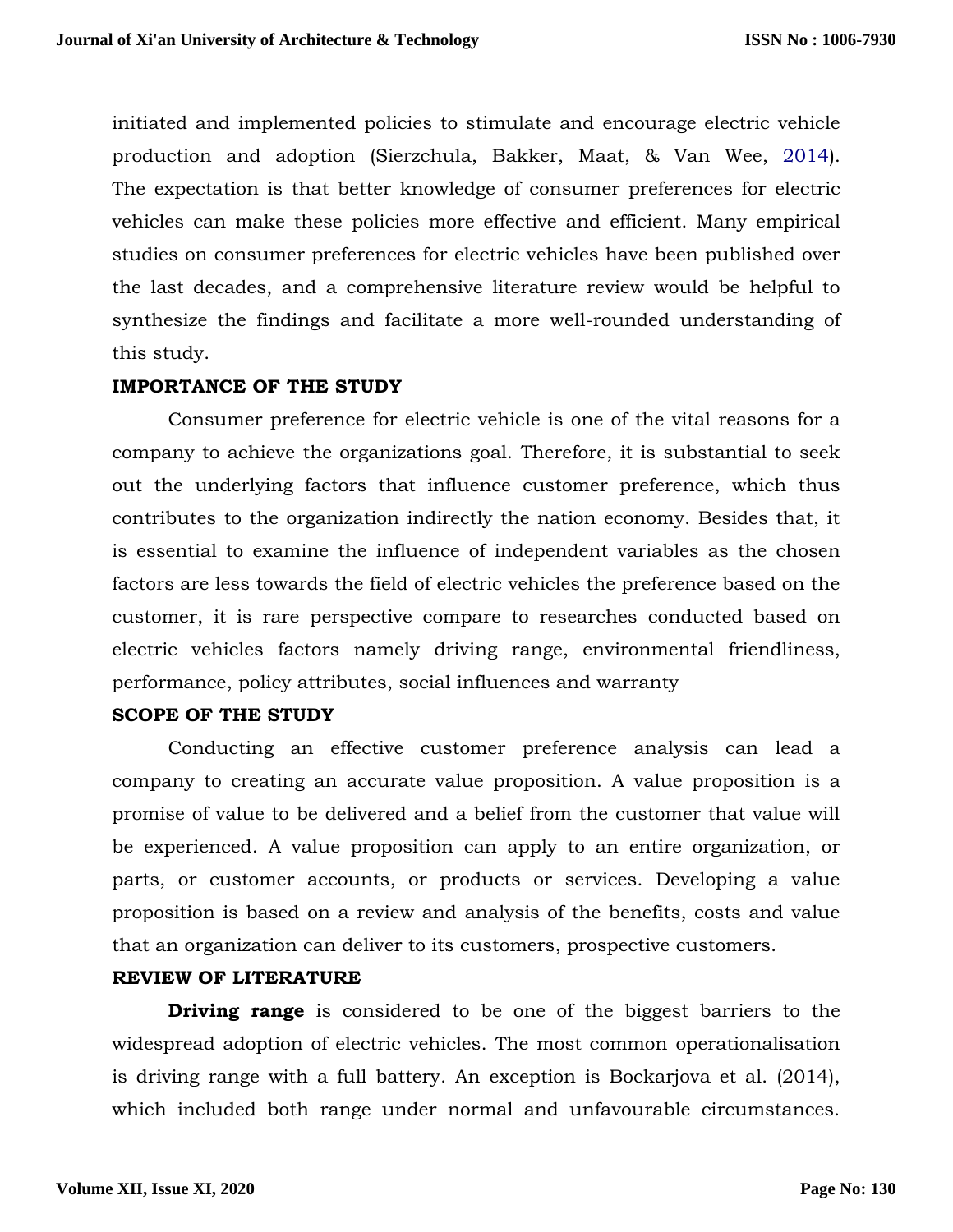Range is found to have a positive and statistically significant effect on electric vehicles adoption decisions in the vast majority of studies. However, Hess et al. (2012) found this effect to be insignificant, which may be explained by the limited range used in their experiment (30–60 miles). Jensen et al. (2013) found that the marginal utility for driving range is much higher for an electric vehicle than for a CV, which is probably due to the large difference in range between these two car types. Following a meta-analysis, Dimitropoulos, Rietveld, and Van Ommeren (2013) proposed that preference for range may be sensitive to charging station density and charging time. In the case of PHEV, a longer allelectric range (the distance solely battery-powered) also increases the likelihood of purchase (Helveston et al., 2015).

**Environmental friendliness**, other psychological constructs are also expected to have impacts on electric vehicles adoption. Dittmar (1992) and Steg (2005) identified that instrumental, hedonic and symbolic motives influence car purchase and use. Emotions are also found to be significant in some explorative research (GrahamRowe et al., 2012). These variables are rarely included in choice studies on electric vehicles preference. The only example is Helveston et al. (2015) who investigated the symbolic value in the united states people who attach high symbolic value to their vehicle are more prone to purchasing an electric vehicles implying that electric vehicles symbolizes high social status. In China it is the opposite case. So far, most studies incorporate psychological factors separately instead of a complete set of constructs in psychological theories such as the theory of planned behavior (Ajzen,1991) or other integrative models proposed specifically for pro environmental or sustainable technology acceptance behaviour (Bamberg & Möser, 2007; Huijts et al., 2012). Should future research wish to add more psychological factors, two points are worth noting: first, it is important to avoid the overlap with factors which are already covered by choice experiments; second, the researcher should control for correlation(s) between different psychological constructs.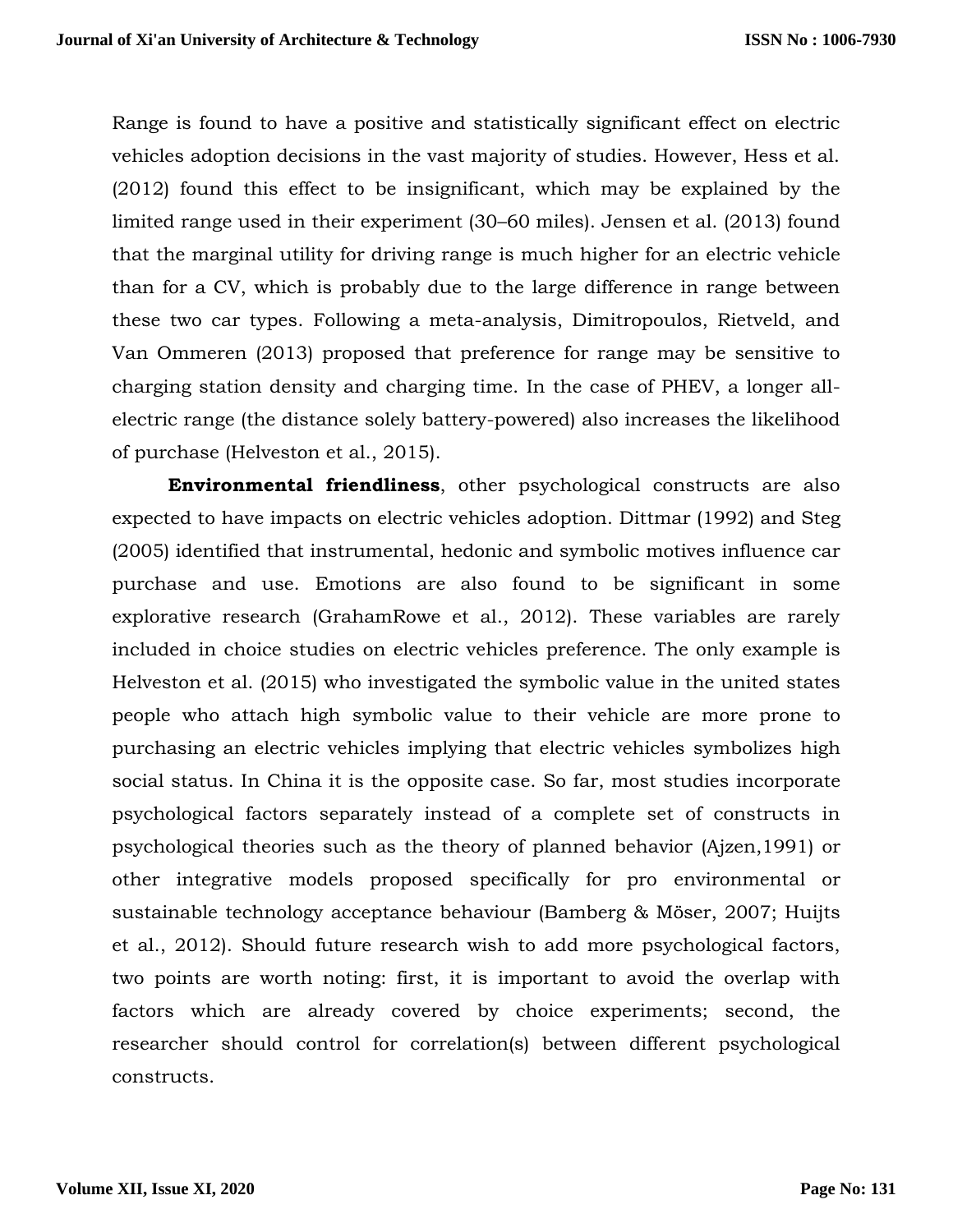**Performance** is usually represented by engine power, acceleration time or maximum speed. Consumers are generally found to prefer better performance. However, acceleration time is found to be insignificant in Mabit and Fosgerau (2011) since heterogeneous preferences among the population may cancel each other out: males have a significant preference for faster acceleration while females prefer slower acceleration (Mabit & Fosgerau, 2011 ; Potoglou & Kanaroglou, 2007; Valeri & Danielis, 2015). Potoglou and Kanaroglou (2007) also found that single people value shorter acceleration time more. Although emissions of BEV while driving are absent, many studies still set different levels of CO2 emission for electric vehicles in the choice experiment, representing the emissions of electricity generation. Choice experiments either directly use absolute CO2 emission per kilometre or the percentage relative to a gasoline vehicle. Hackbarth and Madlener (2013) found that for environmentally friendly people the same amount of emission brings higher disutility.

**Policy attributes** include different policy instruments for promoting electric vehicles adoption. If the preference parameter for a certain policy attribute in the final choice model is significant, then the policy can be regarded as potentially effective. Regarding one-time price reducing policies, reducing purchase tax is significant in all cases while reducing purchase price is only significant 2 out of 4 times. The difference can be most clearly seen in contrast to Hess et al. (2012): a \$1000 tax reduction is significantly positive while a \$1000 price reduction is not significant. This can possibly be due to the higher symbolic value attached to a higher priced car. Gallagher and Muehlegger (2011) also found that the type of tax incentive offered is as important as the generosity of the incentive. As for usage cost reduction policies, annual tax reduction seems to be the only significant policy, while free parking and toll reduction are not significant in any of the studies that explored their effects. The effectiveness of different types of tax reduction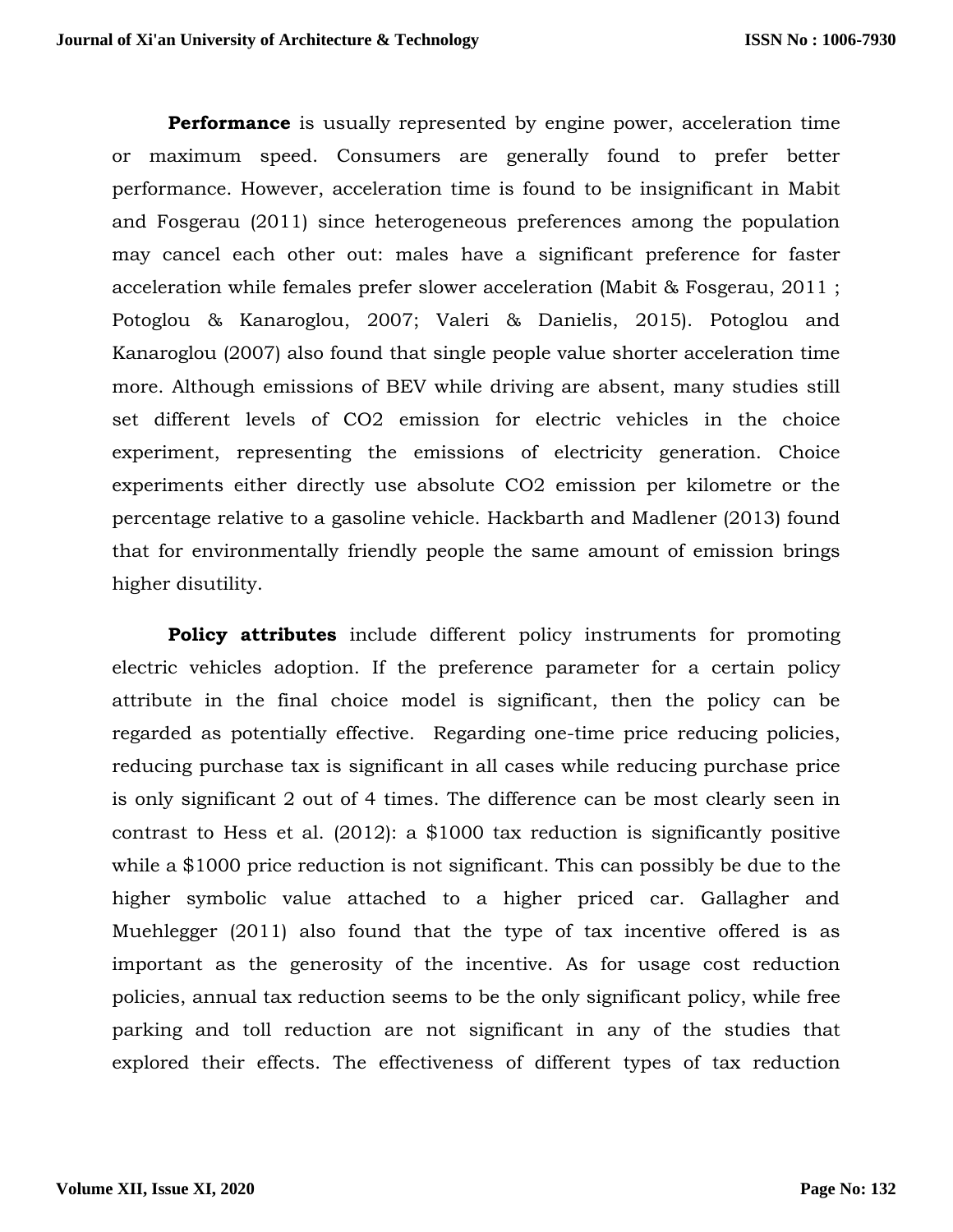reflects the difference in perceptions people have towards taxes versus other expenses.

**Social influence** An individual's decisions are expected to be influenced by the behaviour of people in their social network (Kahn, 2007; Lane & Potter, 2007) and social norms which can be regarded as the behaviour of the collective society (Araghi, Kroesen, Molin, & van Wee, 2014). Several qualitative studies found that social influence plays an important positive role in electric vehicles promotion (Axsen & Kurani, 2011 ; Axsen, Orlebar, & Skippon, 2013). Among choice studies, the influence of an individual's social network on HEV adoption has been demonstrated (He, Wang, Chen, & Conzelmann, 2014; Hsu, Li, & Lu, 2013). Social norm has also been found to be significant: a higher electric vehicles market share increases electric vehicles preference (Mau et al., 2008). (Rasouli and Timmermans 2013 and Kim et al. 2014) investigated social influence in electric vehicles preference studies. As proxy variables for social influence, they used electric vehicles market share among different groups (friends and acquaintances, larger family, colleagues) and the nature (positive or negative) of general public reviews about electric vehicles. Both have a significant although minor impact on electric vehicles preference.

**Warranty** is found to affect electric vehicles adoption positively (Mau et al., 2008). Jensen et al. (2013) found the influence of battery life to increase after respondents participated in a three month trial period of electric vehicles but both effects are non-significant. This issue is expected to be relevant because there are a lot of uncertainties regarding battery life and consumers may prefer more certainty for these aspects. Based on the existing results the significance of a warranty's effect remains unclear.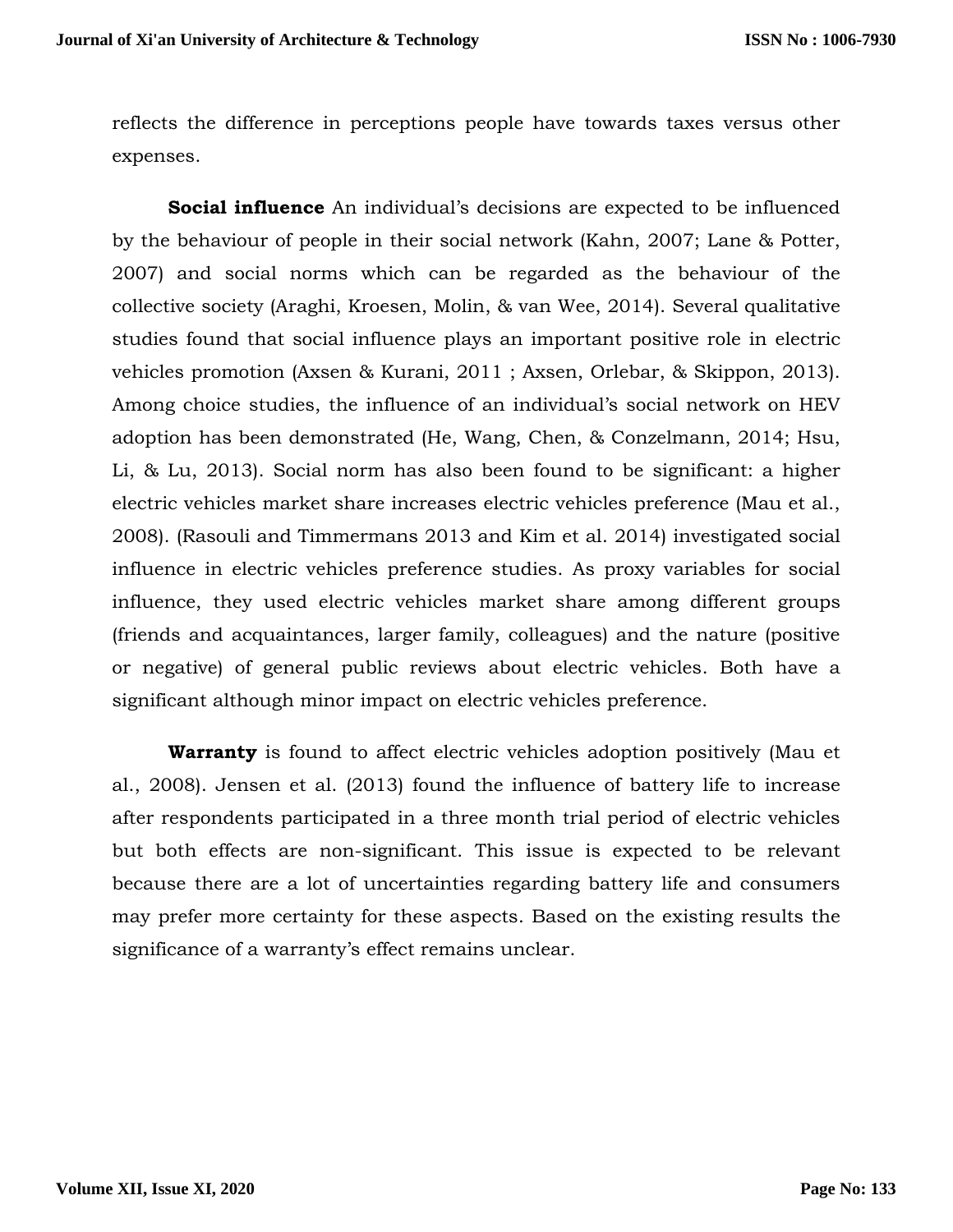#### **OBJECTIVES OF THE STUDY**

The research objectives have taken an overall overview and attempt to indicate the comprehensive notion pertain to consumer preference for electric vehicles. Largely study has focused with the objectives of:

- $\triangleright$  To identify the factors affecting consumer preference for electric vehicles.
- $\triangleright$  To analyze factors and its relationship with electric vehicles.
- $\triangleright$  To assess the influence of factors of EVs on electric vehicles.

## **HYPOTHESES OF THE STUDY**

- H: Driving range, environmental friendliness, performance, policy attributes, social influences and warranty are having significant relationship with electric vehicles.
- H: Electric vehicles factors namely driving range, environmental friendliness, performance, policy attributes, social influences and warranty have significantly influencing the electric vehicles.

## **RESEARCH METHODOLOGY**

## **Research Methodology**

The research design for this study is descriptive in nature and quantitative research methodologies are used. A structured questionnaire was used for quantitative research. A structured questionnaire was designed and was pre-tested before using as a final instrument for collecting the data, and analyzes these to make a critical evaluation of the performance.

## **Primary data:**

The primary data were collected from the consumers of electric vehicles at Thanjavur, Thiruvarur, Tiruchirappalli and Kumbakonam in Tamilnadu, questionnaire prepared exclusively for find preference of consumers about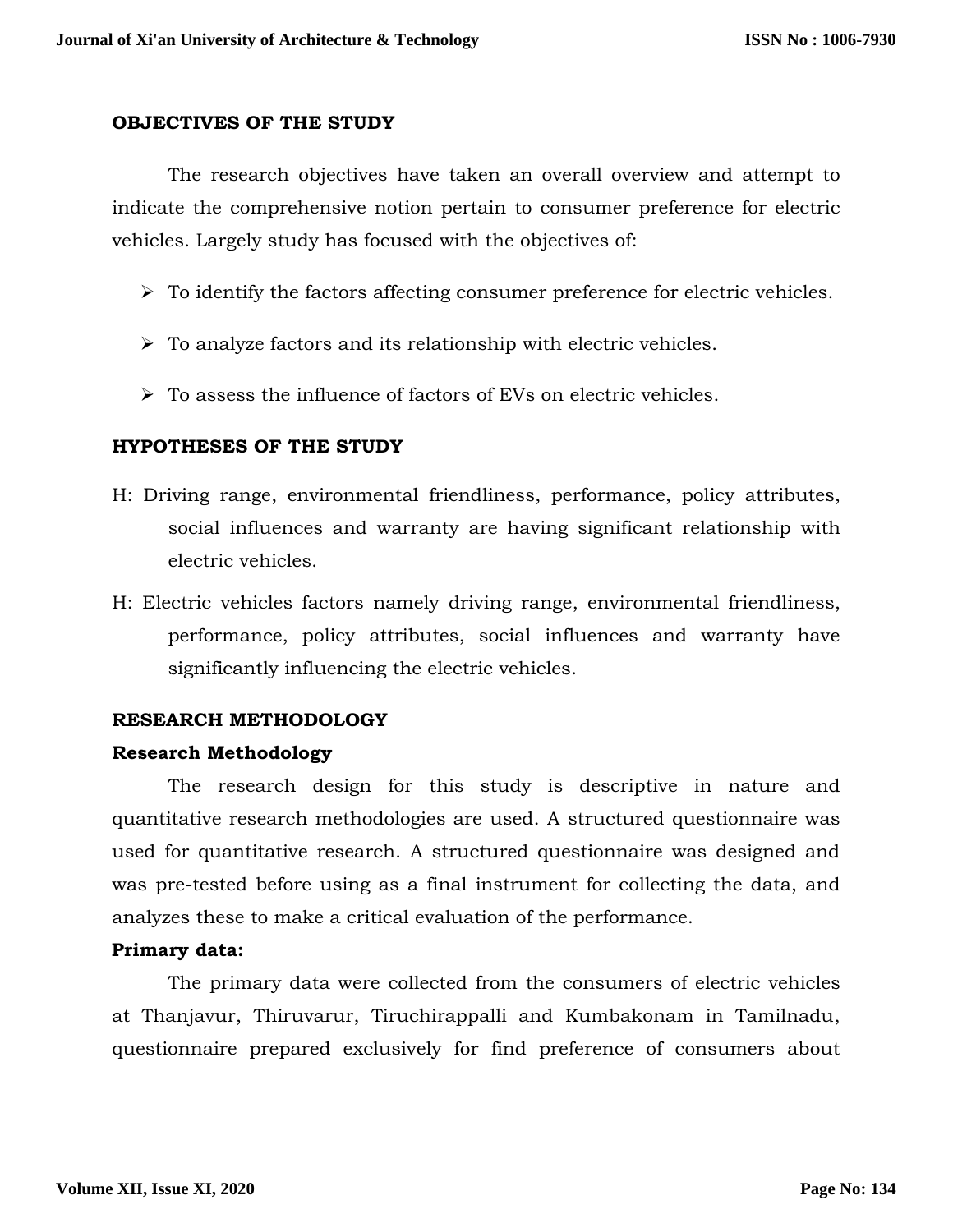electric vehicles; this questionnaire contains direct questions in the Likert scale.

## **Secondary data:**

Websites, magazines, articles were used widely as support to primary data as a secondary data source.

#### **Sampling Design and Size:**

Researchers targeted all the consumers of electric vehicles at Thanjavur, Thiruvarur, Tiruchirappalli and Kumbakonam in Tamilnadu, a detailed study comprising of all consumers is an arduous task for an individual researcher. Therefore, to keep the study within the reliable and manageable limits, **CONVENIENCE SAMPLING** was adopted. 150 questionnaires were distributed in the sample areas, in that 117 respondents was return back, and among that 110 questionnaires were found suitable for the study. **Pre Testing Procedures (Pilot Study)**

Before the survey questionnaire was administered to the respondents, a pre-test of the questionnaire was conducted to test the validity of the questionnaire used for data collection 50 Questionnaires were distributed personally to the respondents, Some minor wording modifications to the questionnaire and certain changes were made which enabled the researches to plan the survey effectively and to accomplish the objectives of the study and made as a result of this process.

## **Reliability:**

The internal consistency reliability method was used in this study to determine the reliability of the scale questions by determining the coefficient alpha. Cronbach's co-efficient alpha is a measure of the internal consistency of measurement.

Overall reliability of the study is .812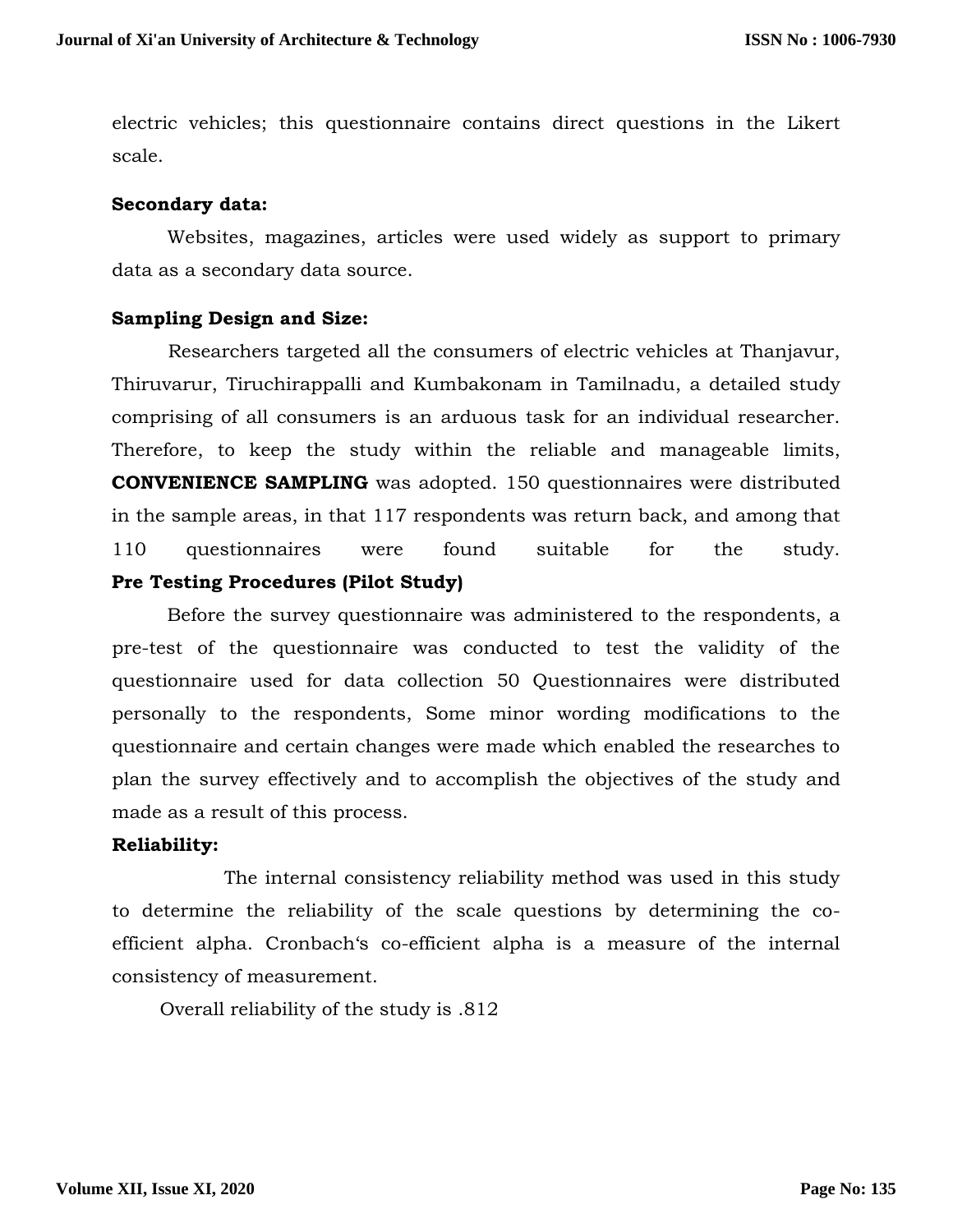# **ANALYSIS AND INTERPRETATION**

Consumer preference on electric vehicles is most powerful promotion strategic in current Indian scenario, its

| <b>Factors</b>                    | mean | Rank |  |
|-----------------------------------|------|------|--|
| Driving range                     | 3.47 | 2    |  |
| <b>Environmental friendliness</b> | 3.76 |      |  |
| Performance                       | 3.20 | 3    |  |
| <b>Policy attributes</b>          | 2.93 | 5    |  |
| <b>Social influences</b>          | 3.05 | 4    |  |
| <b>Warranty</b>                   | 2.75 | 6    |  |

**Table-1.: Consumer preference on electric vehicles**

From the above table consumer ranked environmental friendliness (3.76), followed by driving range (3.47), performance (3.20), social influences (3.05), policy attributes (2.93) and warranty (2.75). It has been clearly stated that there are various factors that determine consumer preference, the study depicted that the respondents considered environmental friendliness as major factors building preference followed closely by driving range. However, policy attributes and warranty were comparatively considered less preferred.

**Table – 2. : EVs factors and electric vehicles**

| <b>Factors</b>                    | <b>Electric Vehicles</b> |          |  |
|-----------------------------------|--------------------------|----------|--|
|                                   | r-value                  | p-value  |  |
| Driving range                     | 0.829                    | $0.001*$ |  |
| <b>Environmental friendliness</b> | 0.826                    | $0.001*$ |  |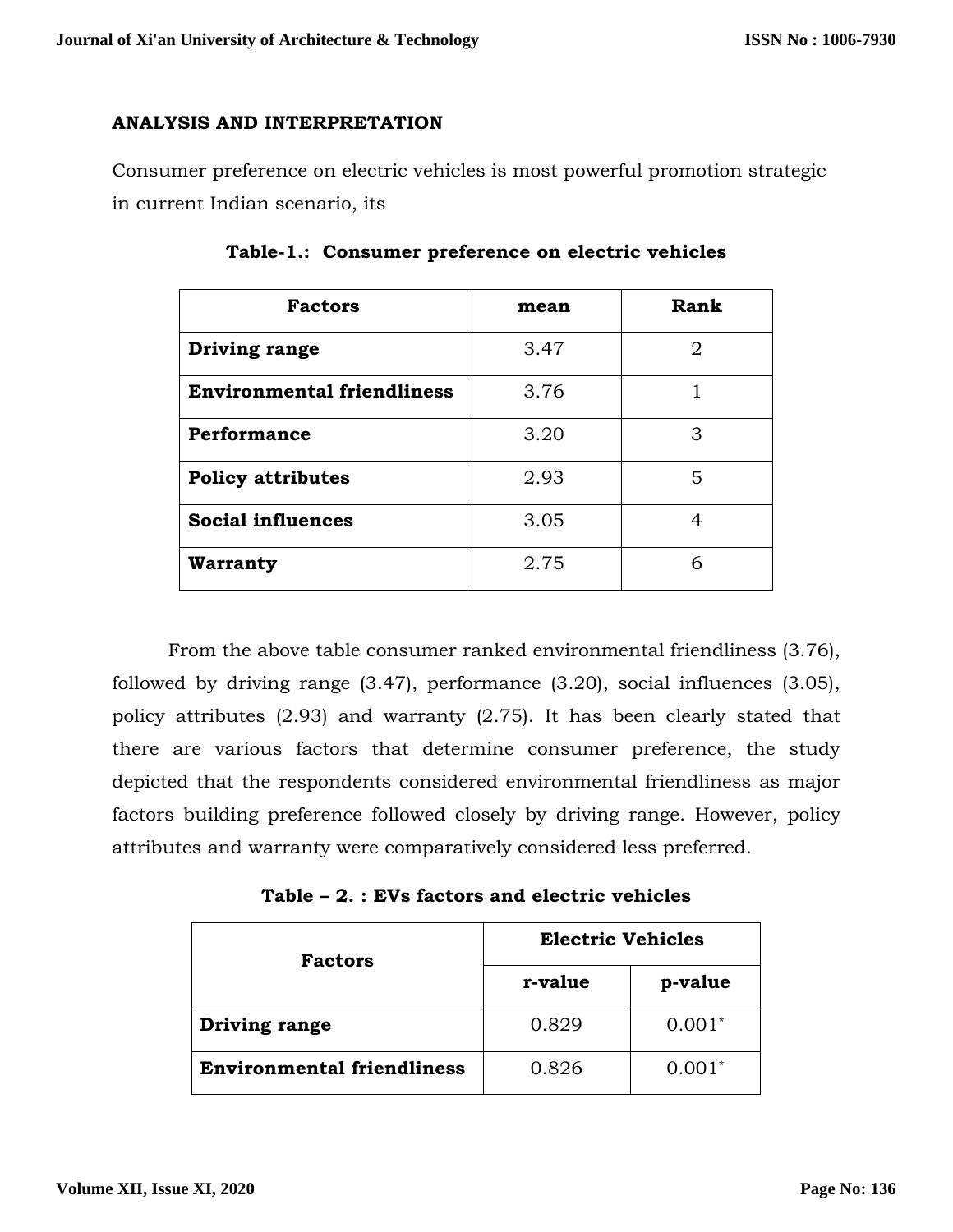| Performance              | 0.877 | $0.001*$ |
|--------------------------|-------|----------|
| <b>Policy attributes</b> | 0.911 | $0.001*$ |
| <b>Social influences</b> | 0.912 | $0.001*$ |
| <b>Warranty</b>          | 0.881 | $0.001*$ |

H : Driving range, environmental friendliness, performance, policy attributes, social influences and warranty are having significant relationship with electric vehicles.

Table-2 portrays the relationship between driving range, environmental friendliness, performance, policy attributes, social influences and warranty and electric vehicles. In order to check the existence of any significant relationship between factors and electric vehicles. Pearson correlation test was executed. The calculated p-values are significant at one percent level for the EVs factors with the electric vehicles. Hence, it is inferred that the driving range, environmental friendliness, performance, policy attributes, social influences and warranty are having significant relationship with electric vehicles.

From the correlation values, it is noted that social influences  $(r =$ 0.912) is highly correlated with electric vehicles, followed by policy attributes and electric vehicles  $(r = 0.911)$ , warranty and electric vehicles  $(r=0.881)$ , performance and electric vehicles (r=0.877), driving range and electric vehicles  $(r=0.829)$  and environmental friendliness and electric vehicles  $(r = 0.826)$ . It is noted that driving range, environmental friendliness, performance, and policy attributes, social influences and warranty having the significant and positive relationship with electric vehicles. However, environmental friendliness is having the least level of relationship with electric vehicles.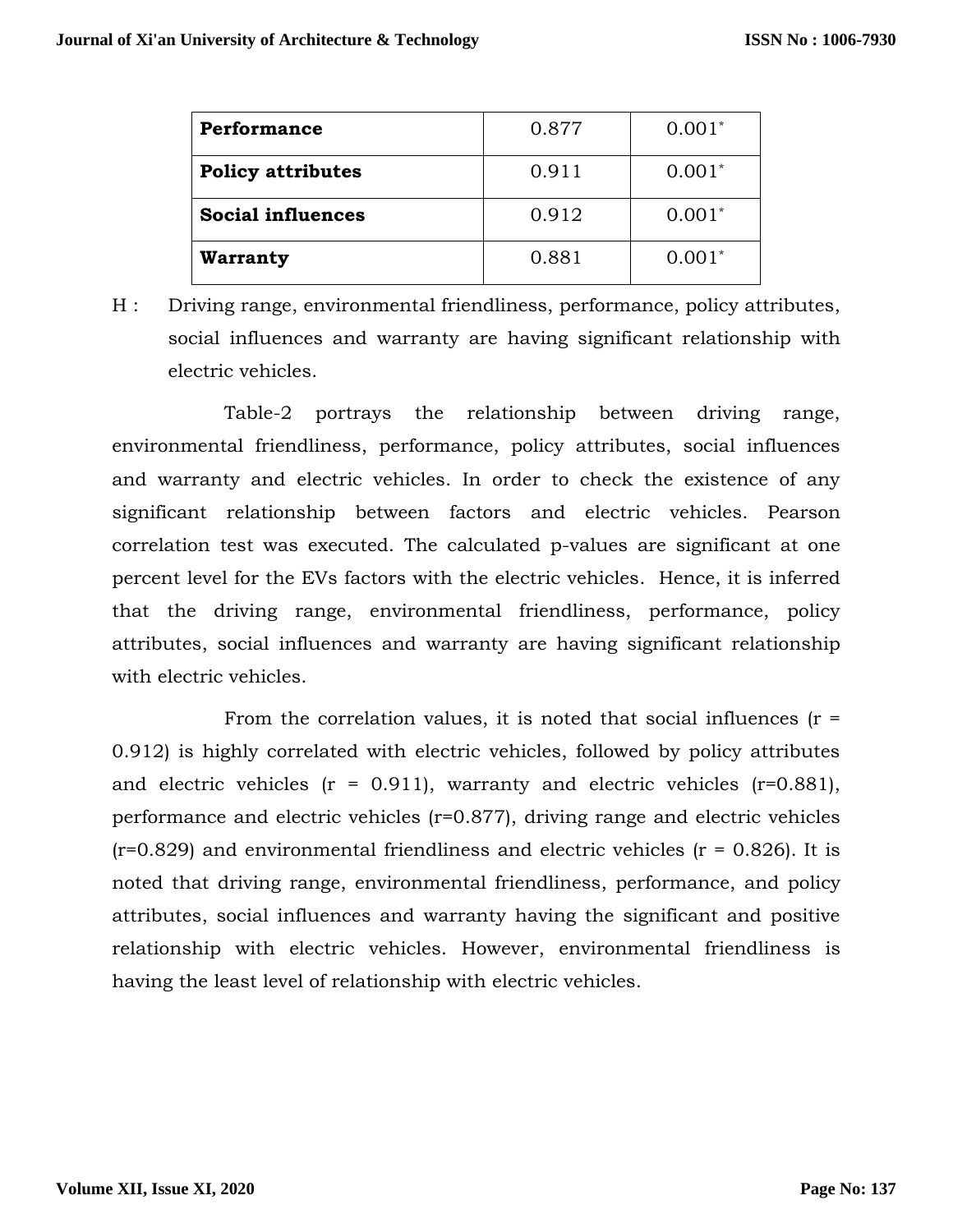# **Table-3. Multiple regression analysis for factors and electric vehicles**

| <b>R-value</b> | $R^2$ -value | Adjusted $\mathbb{R}^2$<br><b>Value</b> | <b>F-value</b> | <b>P-value</b> |
|----------------|--------------|-----------------------------------------|----------------|----------------|
| 0.935a         | 0.875        | 0.873                                   | 504.927        | 0.001a         |

# **Model Summary**

| <b>Predictors</b>                 | Unstandardized<br><b>Coefficients</b> |               | <b>Standardized</b><br><b>Coefficients</b> | 4 <sup>2</sup> | p-    |
|-----------------------------------|---------------------------------------|---------------|--------------------------------------------|----------------|-------|
|                                   | B                                     | Std.<br>Error | <b>Beta</b>                                |                | value |
| (Constant)                        | 11.462                                | 1.513         |                                            | 7.575          | 0.001 |
| Driving range                     | $-0.138$                              | 0.359         | $-0.021$                                   | $-.386$        | 0.700 |
| <b>Environmental friendliness</b> | $-0.127$                              | 0.529         | $-0.013$                                   | $-.239$        | 0.811 |
| <b>Performance</b>                | 4.836                                 | 0.784         | 0.481                                      | 6.164          | 0.001 |
| <b>Policy attributes</b>          | $-1.946$                              | 0.952         | $-0.200$                                   | $-2.043$       | 0.042 |
| <b>Social influences</b>          | 3.315                                 | 0.557         | 0.550                                      | 5.954          | 0.001 |
| Warranty                          | 1.005                                 | 0.319         | 0.183                                      | 3.151          | 0.002 |

H: Electric vehicles factors namely driving range, environmental friendliness, performance, policy attributes, social influences and warranty have significantly influencing the electric vehicles.

Multiple regression analysis is carried out to observe the influential effect of dependent variables on electric vehicles. Table-3 presents the regression analysis result. The adjusted  $R<sup>2</sup>$  value is found to be 0.873 which means that 87 percentage of the variation of electric vehicles is influenced by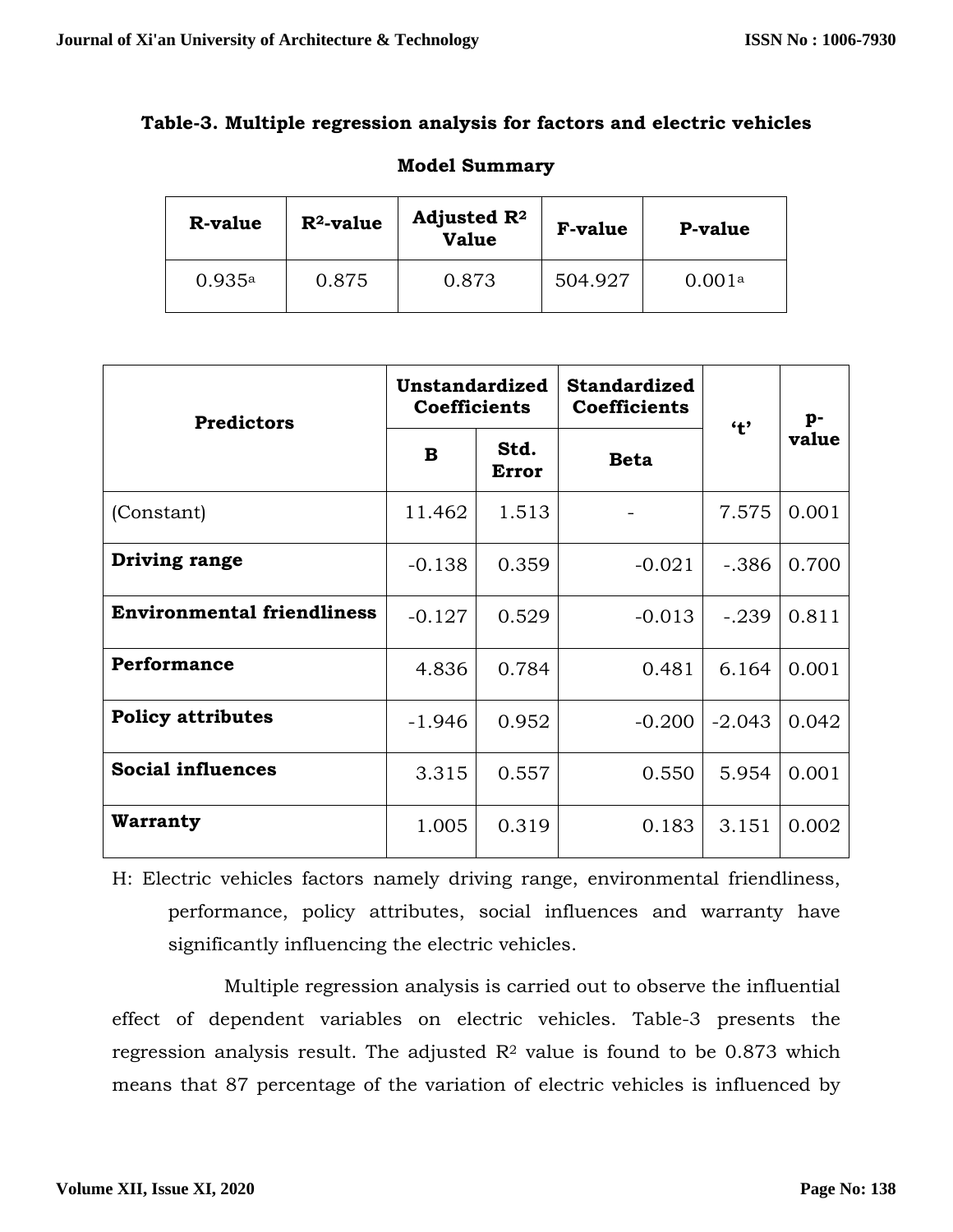independent variables. The  $\mathbb{R}^2$  value is also statistically significant (F=504.927; p < 0.001). Hence driving range, environmental friendliness, performance, policy attributes, social influences and warranty are the most influencing on electric vehicles.

The coefficients of each of the variables indicate the amount of change one could except in transformational leadership. It is given that for a one-unit change in the value of that variable that all other variables in the model are held constant. To compare the strength of coefficients of predictor variables the column of Beta coefficients have to be referred which is also known as standardized regression coefficients. The beta coefficients are used to compare the relative strength of the various predictors within the model. Because the beta coefficients are all measured in standard deviations, instead of the units of the variables, it can be compared to one another. In other words, the beta coefficients are the coefficients if the outcome and predictor variables were all transformed to standard scores, also called z-scores, before running the regression. In this regression, social influences have the largest beta coefficients (0.550) and policy attributes have the smallest beta (-0.200). One standard deviation increase leads to a 0.550 standard deviation increase in electric vehicles. In turn, policy attributes leads to a -0.200 standard deviation decrease in electric vehicles when other variables are constant. From the analysis, it is inferred that performance, social influences and warranty have positively influenced the electric vehicles. However, policy attributes is negatively influencing electric vehicles. But driving range and environmental friendliness are not significant with the electric vehicles.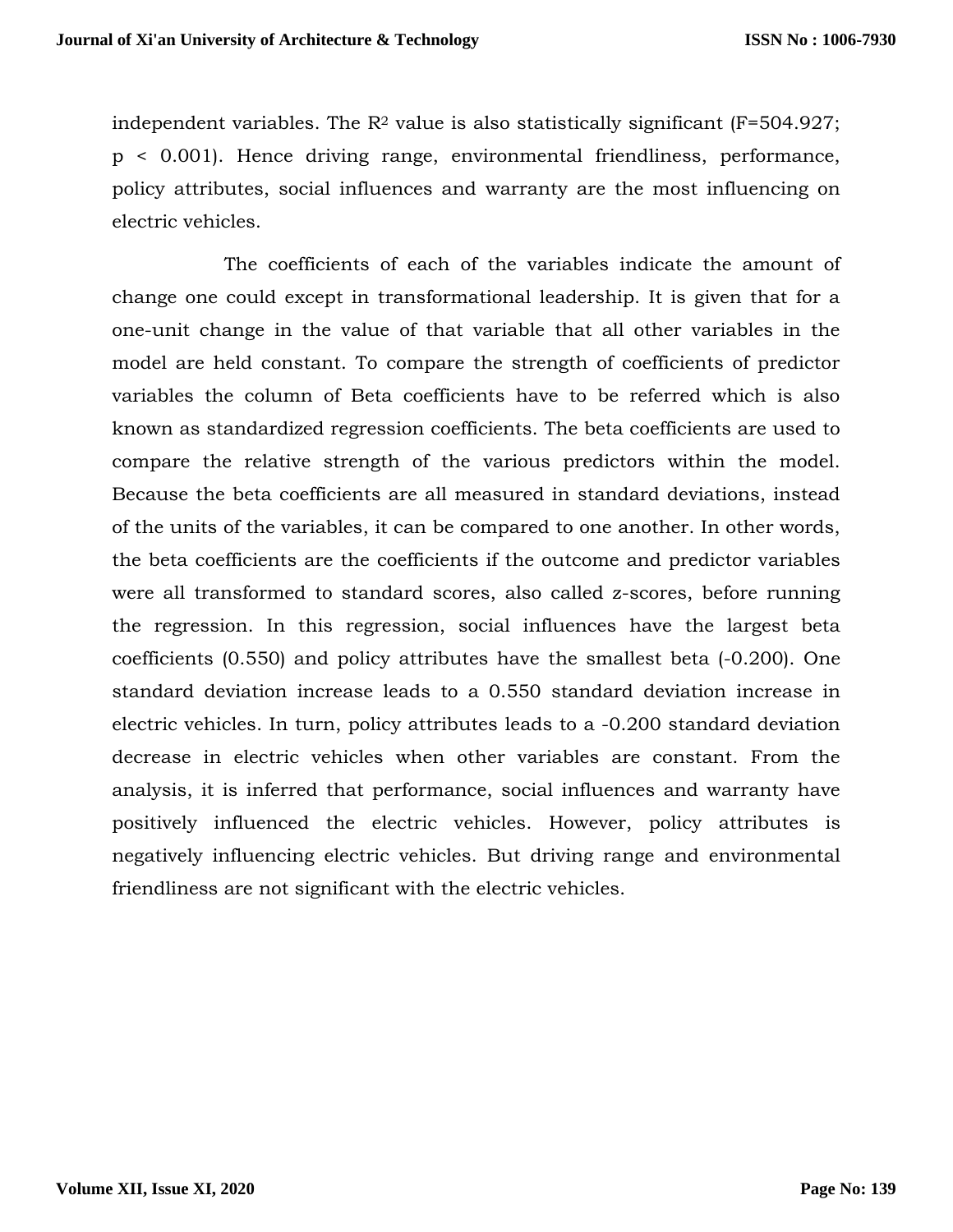#### **SUGGESTIONS**

Based on the study, the following suggestions are proposed.

1. Creation of Visible charging infrastructure in the urban setup. 2. Use the existing petrol bunk infrastructure effectively for battery availability. 3. Erect charging stations at malls, educational institutions through PPP/Franchise model. 4. Parking spaces to be effectively utilized as charging stations with a fee. 5. Subsidies in buying for commercial purpose to bring down payback period. 6. Target rental taxi conglomerate to use electric vehicles only from a stipulated period. 7. All vehicles in the proposed new smart cities to be electric. 8. All firms, schools and colleges providing transport services to employees to phase in electric vehicles. 9. Increase the confidence among citizens by using electric buses throughout the city. 10. Emphasize on RMA requirements (Reliability, Maintainability and Availability) 11. Cash back on return of empty battery sockets. 12. Utilize existing bounce model for battery replenishment. 13. Vehicle to grid to be realized to bring about balance during peak demand. 14. Solar energy harvesting by domestic houses to reduce the load on the grid to provide. 15. Substitute batteries to be sold for domestic purpose by anyone without taxation.

It is hoped that this study furthers the interest in researching on the consumer related issues to accelerate the switch from the conventional ICE vehicles to electric vehicles in the Indian context.

#### **CONCLUSION**

The result of the study may suggest that, during the early presentation of EVs into the standard car market, these vehicles are not being considered as alluring developments. In any case, this translation is probably going to be a distortion of an unpredictable issue, with Heffner et al. (2007) having just discovered that specific adopters of Hybrid Electric Vehicles in California did express an overall longing to grasp new innovation while others communicated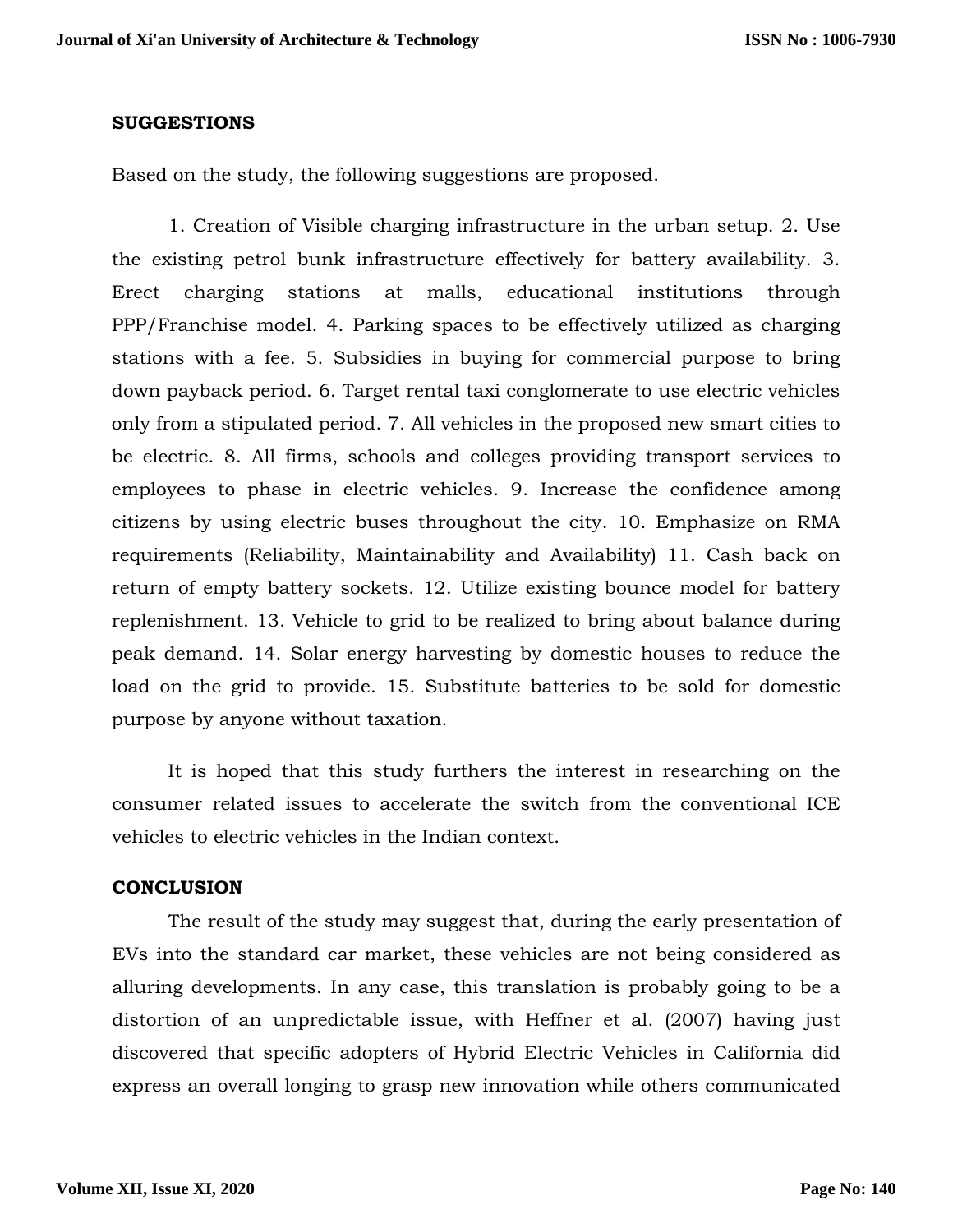discord with being named a technophile. Thus, the exploration in this paper reverberates with other later research on EV take-up which recommends that there is more than one early adopter portion (Heffner et al., 2007; Anable et al., 2016). Every one of this adopter bunches is interesting, and obvious contrasts exist between gatherings. The exploration in this paper would recommend that imaginativeness may not be an individual trademark that has a groundbreaking enough impact on the acknowledgment choices of EVs to order potential client bunches into unmistakable and significant gatherings all alone. Notwithstanding, it does propose that the build of inborn imaginativeness, and conceivably actualized inventiveness, would be acceptable possibility to put close by other mental builds to plan onto explicit adopter classifications to permit the ID of gatherings of adopters who have particular inclined inclinations towards EV appropriation. This is significant for producers and strategy creators to center advertising and usage endeavors on those adopters who are bound to grasp the new innovation and encourage its further dispersion by filling in as courses for information, change specialist and opinion leaders.

## **BIBLIOGRAPHY**

- Ajzen, I. (1991 ). The theory of planned behavior. Organizational Behavior and Human Decision Processes, 50(2), 179–211.
- Anable, J., Kinnear, N., Hutchins, R., Delmonte, E., Skippon, S., 2016. Consumer segmentation and demographic patterns. Report for Energy Technologies Institute Plugin Vehicles Infrastructure Project (April 2011). Transport Research Laboratory Published Project Report PPR769.
- Araghi, Y., Kroesen, M., Molin, E., & van Wee, B. (2014). Do social norms regarding carbon offsetting affect individual preferences towards this policy? Results from a stated choice experiment. Transportation Research Part D: Transport and Environment,26,42– 46.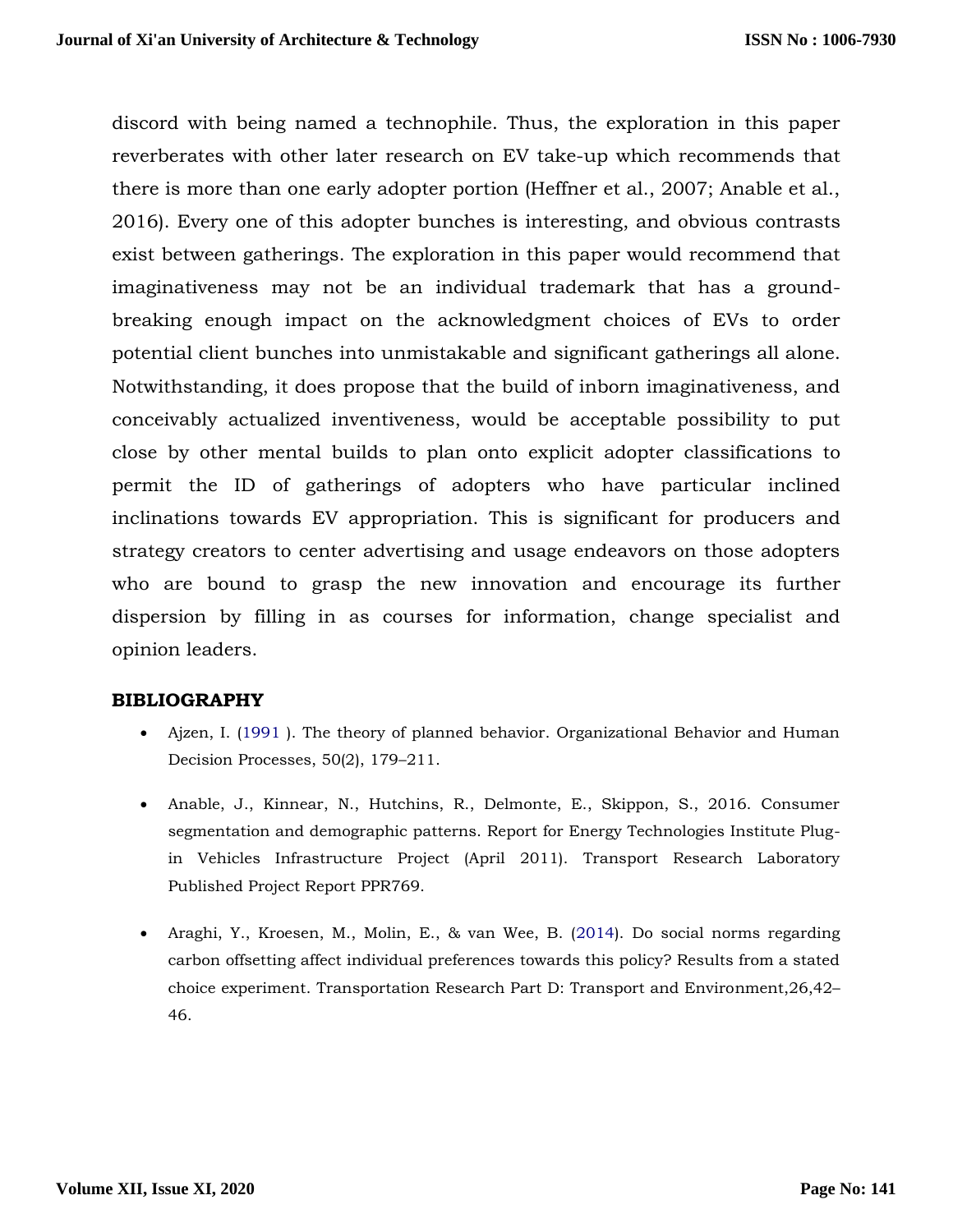- Axsen, J., & Kurani, K. S. (2011 ). Interpersonal influence in the early plug-in hybrid market: Observing social interactions with an exploratory multi-method approach. Transportation Research Part D: Transport and Environment, 16(2), 150–159.
- Axsen, J., Kurani, K. S., McCarthy, R., & Yang, C. (2011 ). Plug-in hybrid vehicle GHG impacts in California: Integrating consumer-informed recharge profiles with an electricity-dispatch model. Energy Policy, 39(3), 1617–1629.
- Axsen, J., Orlebar, C., & Skippon, S. (2013). Social influence and consumer preference formation for pro-environmental technology: The case of a U.K. workplace electricvehicle study. Ecological Economics, 95, 96–107.
- Bamberg, S., & Möser, G. (2007). Twenty years after Hines, Hungerford, and Tomera: A new metaanalysis of psycho-social determinants of pro-environmental behaviour. Journal of Environmental Psychology, 27(1), 14–25.
- Bockarjova, M., Knockaert, J., Rietveld, P., & Steg, L. (2014). Dynamic consumer heterogeneity in electric vehicle adoption. Transportation Research Board Annual Meeting 2014 Paper.
- Chorus, C. G., & Kroesen, M. (2014). On the (im-)possibility of deriving transport policy implications from hybrid choice models. Transport Policy, 36, 217–222.
- Dittmar, H. (1992). The social psychology of material possessions: To have is To Be. New York, NY: St Martin's Press.
- Gallagher, K. S., & Muehlegger, E. (2011 ). Giving Green to get Green? Incentives and consumer adoption of hybrid vehicle technology. Journal of Environmental Economics and Management,  $61(1)$ ,  $1 - 15$ .
- Graham-Rowe, E., Gardner, B., Abraham, C., Skippon, S., Dittmar, H., Hutchins, R., & Stannard, J. (2012). Mainstream consumers driving plug-in battery-electric and plug-in hybrid electric cars: A qualitative analysis of responses and evaluations. Transportation Research Part A: Policy and Practice, 46(1), 140–153.
- Hackbarth, A., & Madlener, R. (2013). Consumer preferences for alternative fuel vehicles: A discrete choice analysis. Transportation Research Part D: Transport and Environment, 25, 5–17.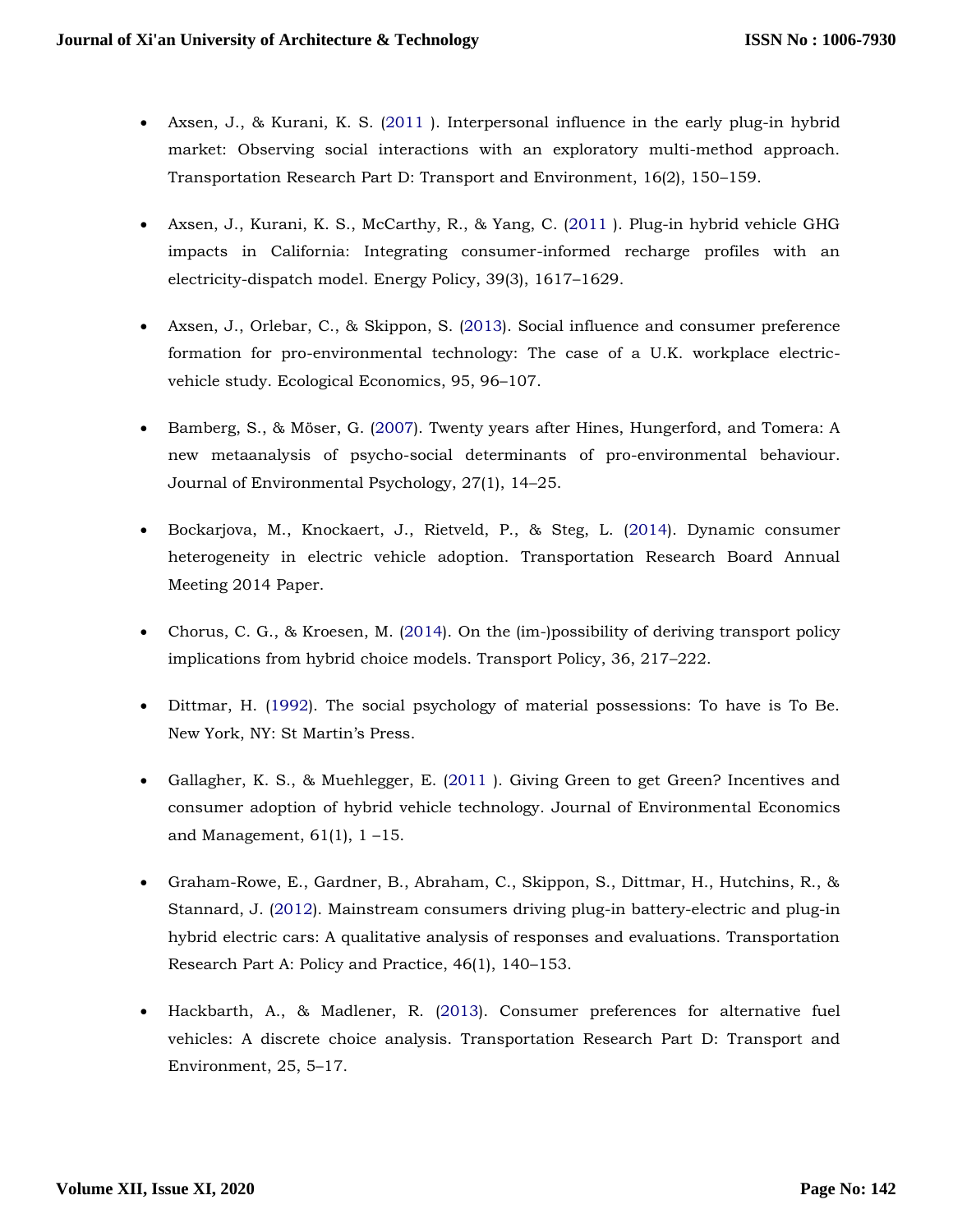- Heffner, R. R., Kurani, K. S., Turrentine, T. S., 2007. Symbolism in California's early market for hybrid electric vehicles. Transportation Research Part D: Transport and Environment, 12(6), 396–413.
- Helveston, J. P., Liu, Y., Feit, E. M., Fuchs, E., Klampfl, E., & Michalek, J. J. (2015). Will subsidies drive electric vehicle adoption? Measuring consumer preferences in the U.S. and China. Transportation Research Part A: Policy and Practice, 73, 96–112.
- Hess, S., Fowler, M., & Adler, T. (2012). A joint model for vehicle type and fuel type choice: Evidence from a cross-nested logit study. Transportation, 39(3), 593–625.
- Hsu, C.-I., Li, H.-C., & Lu, S.-M. (2013). A dynamic marketing model for hybrid electric vehicles: A case study of Taiwan. Transportation Research Part D: Transport and Environment, 20, 21 –29.
- Huijts, N. M. A., Molin, E. J. E., & Steg, L. (2012). Psychological factors influencing sustainable energy technology acceptance: A review-based comprehensive framework. Renewable and Sustainable Energy Reviews, 16(1), 525–531.
- Jensen, A. F., Cherchi, E., & Mabit, S. L. (2013). On the stability of preferences and attitudes before and after experiencing an electric vehicle. Transportation Research Part D: Transport and Environment, 25, 24–32.
- Kahn, M. E. (2007). Do greens drive hummers or hybrids? Environmental ideology as a determinant of consumer choice. Journal of Environmental Economics and Management, 54(2), 129–145.
- Kim, J., Rasouli, S., & Timmermans, H. (2014). Expanding scope of hybrid choice models allowing for mixture of social influences and latent attitudes: Application to intended purchase of electric cars. Transportation Research Part A: Policy and Practice, 69, 71 –85.
- Lane, B., & Potter, S. (2007). The adoption of cleaner vehicles in the UK: Exploring the consumer attitude–action gap. Journal of Cleaner Production, 15(11 –12), 1085–1092.
- Mabit, S. L., & Fosgerau, M. (2011 ). Demand for alternative-fuel vehicles when registration taxes are high. Transportation Research Part D: Transport and Environment, 16(3), 225–231.